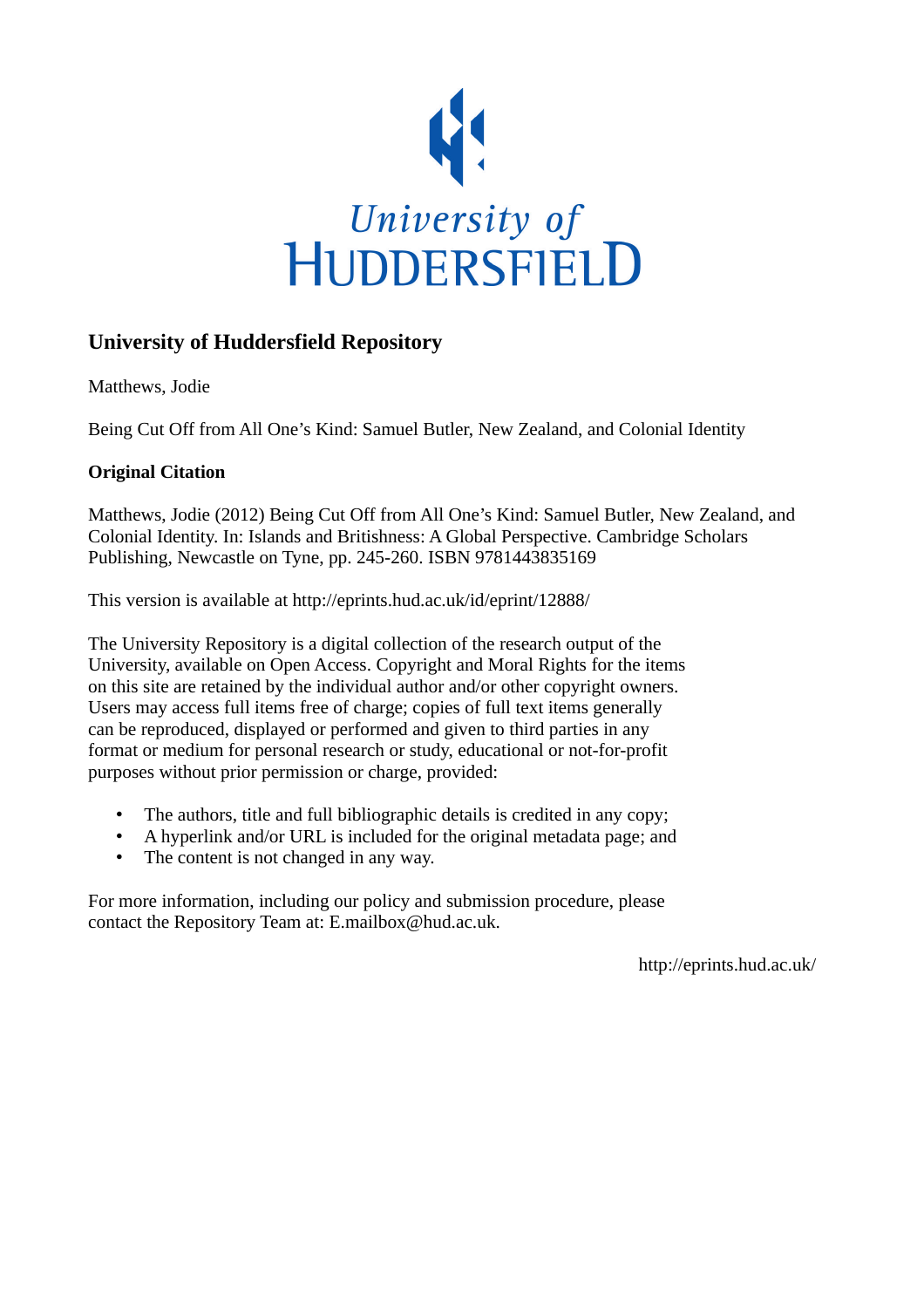## CHAPTER NINETEEN

# "BEING CUT OFF FROM ALL ONE'S KIND": SAMUEL BUTLER, NEW ZEALAND, AND COLONIAL IDENTITY

#### JODIE MATTHEWS

In the autobiographical *A First Year in a Canterbury Settlement* (1863) and in his utopian/dystopian novel, *Erewhon* (1872), both Samuel Butler and the undesignated narrator depart the British metropole and embark on risky sea voyages in order to make a name for themselves on a group of islands almost as far away as it is possible to get. 1 The world of *Erewhon* is usually read as a satire on British Victorian society, but this chapter proposes that it can also be seen as replaying Butler's arrival in New Zealand and the destabilising effects of colonialism on the colonising subject. A work of fiction and an ostensibly autobiographical text are thus read together to reveal, first, the way that anticipated readership frames that which can be spoken about colonial voyages; second, the traumatic effects of long sea passages; and, third, the ways in which the effects of distance between colony and metropole affect communication and subjectivity.

 In "Envois," a text apparently consisting of the remainders of decayed correspondence, Jacques Derrida's epistler remarks that "the name is made to do without the life of the bearer, and is therefore always somewhat the name of someone dead."<sup>2</sup> Butler and *Erewhon*'s adventurer want to go back to Britain having made themselves; the prospect of "return" is always figured as both physical and financial. However, while they are away on a distant island, their names must be made to do without the life of the person they designate, troubling the project of shoring up one's identity at home through imperial entrepreneurship abroad. The structure of the name elaborated by Derrida (in "Envois" and throughout his oeuvre) and the identity it confers is true for all names, but is here thrown into sharp relief by the perilous circumstances of travel between islands of the British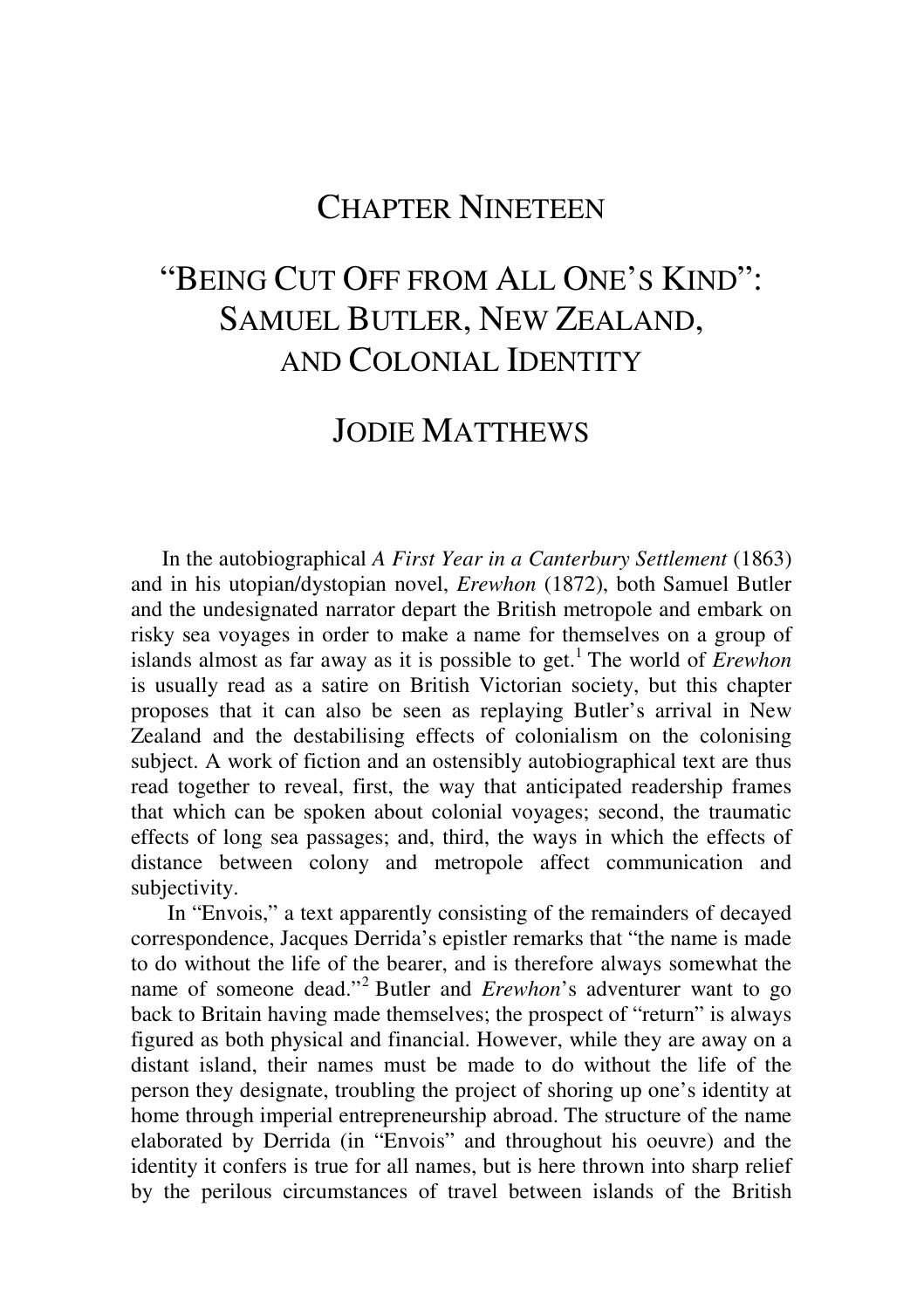Empire. The problem of identity is particularly stark when the key fictional character under discussion is unnamed—should we think of him, in Butlerian fashion, as Namryeve, Enoon or Reltub?—and when the project of colonialism so explicitly involves remaking nations, relations and individuals. Hence, this chapter examines the specific threats to identity engendered by exchanging one set of small islands in the north Atlantic for another in the south Pacific in the nineteenth century, manifested in the ways that letters and other precarious texts represent (by describing and standing in for) the individual. It does not seek to prioritise the psychical impact of the colonial encounter on the British settler, but, rather, examines specific repetitions and distortions of voyage, arrival and communication in a tradition that mines the archives of Empire to destabilize retrospectively the claims to power and authority of colonial discourse.<sup>3</sup>

Samuel Butler was born in 1835 in Nottinghamshire, the eldest son of the canon of Lincoln and grandson of Dr. Samuel Butler, former headmaster of Shrewsbury school, which the young Samuel went on to attend. Butler was used to travel from a young age, spending his eighth winter in Rome with his family and continuing to tour overseas. He resumed his education at Cambridge, taking a First in Classics, but refused to take orders in the church, despite his family's expectations, as he began to doubt both the institution and his faith. He wanted to become an artist, but this profession was anathema to his father. Several alternatives were considered: farming in England, tutoring, homeopathy, medicine, publishing, the army, law, and diplomacy. In his *Memoir* of Butler, Henry Festing Jones explains that emigration to New Zealand was decided on "finally" (but does not elaborate on how this choice was eventually made over the Cape or Columbia, the other locations suggested).<sup>4</sup> Despite coming from a family that might almost be a definition of the English establishment, Butler had to leave Britain to have any hope of fitting in and satisfying their expectations of him. From the other side of the world, the communication of his rebirth as a successful colonist (and thus Englishman) was contingent on the texts he wrote and their fraught traversal of the oceans from one island to another. He spent three years in New Zealand from 1859 as a runholder in the headwaters of the Rangitata, and returned to England with a profit, taking up his career in art. His literary reputation, however, far eclipsed his work as an artist through the popularity of *Erewhon*, its sequel, *Erewhon Revisited* (1901), and the posthumously published *The Way of All Flesh* (1903).

And what of the land to which Butler (and his fictional hero) would voyage? Polynesian navigators reached Aotearoa/New Zealand at least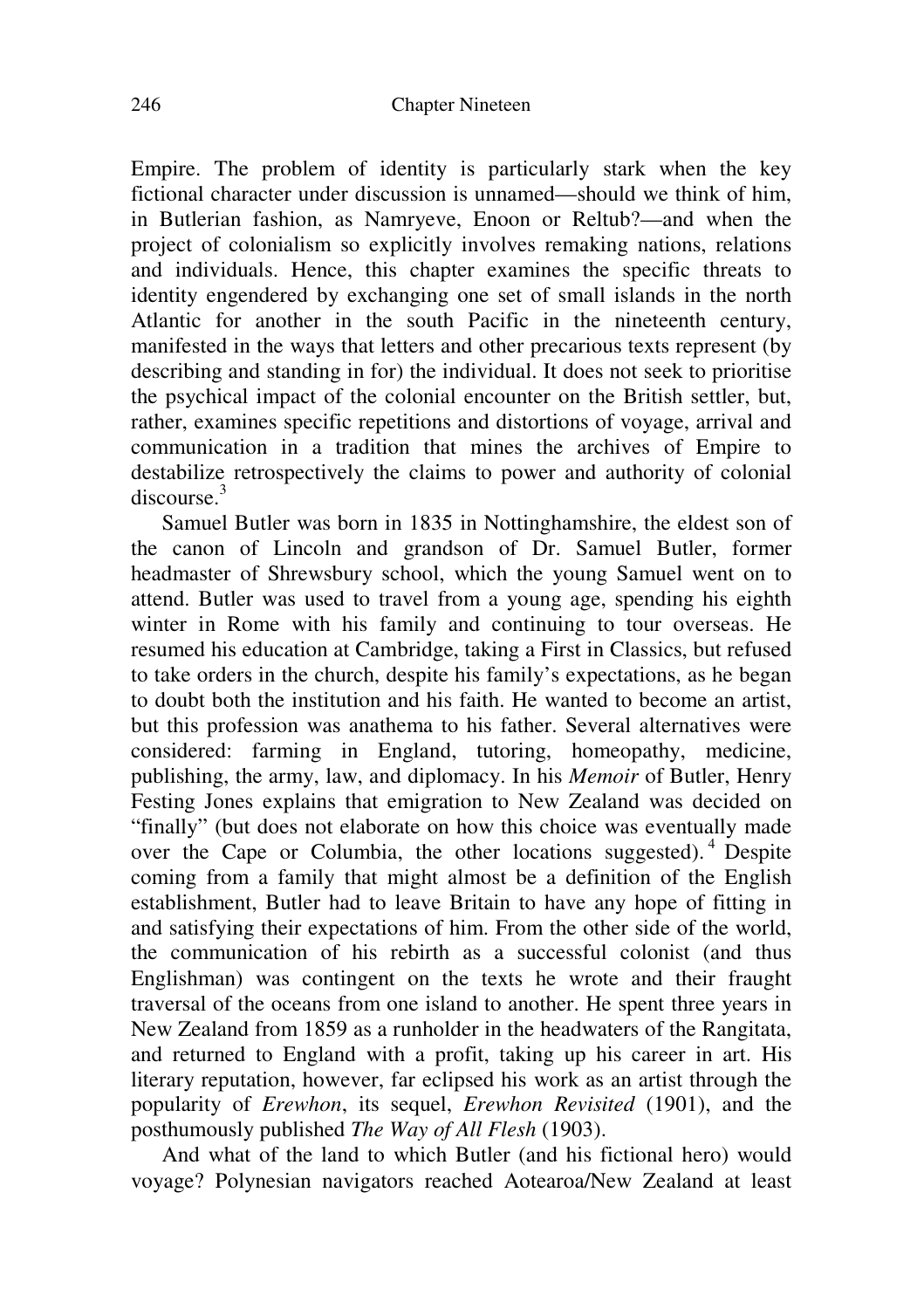seven (and possibly as many as sixteen) centuries before Butler. Europeans were not much active in the archipelago's narrative until an expedition was instructed in 1758 to go to make observations of Tahiti (recently "discovered" by Samuel Wallis), then to turn towards land described by Dutchman Abel Tasman in 1642 to establish how far it extended to the east—Tasman's attempt to find wealth and power on a southern continent had been earlier repelled by the tribe Ngati Tumata.<sup>5</sup> On October 6, 1769, a cabin boy on Captain James Cook's *Endeavour* famously sighted land. Cook made three voyages to New Zealand, though James Belich has identified a tendency to Anglicise New Zealand historiography and glorify Cook's role in European encounters with what would become New Zealand at the expense of French, Spanish and, in the nineteenth century, Russian, American and Austrian scientific expeditions.<sup>6</sup> Sydney merchants proposed a New Zealand Company as early as 1814, and pressure on the British government to colonise began in the 1820s. Until 1839 there were about 2,000 non-Maori immigrants in New Zealand—though a larger figure, incorporating escaped convicts from Australia who were probably absent from statistics, may be more accurate; by 1852 there were more than ten times that number: about  $28,000$ .<sup>7</sup> In 1840, the Treaty of Waitangi was signed giving the British, from their own perspective, full sovereignty over New Zealand. The treaty was the first official document in which the term "Maori" was used to designate the people who lived in New Zealand before white settlers arrived; previously, they were distinguished by tribal whakapapa (genealogies). Analogously, but not necessarily equally, Scots, Irish, English, Welsh and other European settlers became "pakeha," though members of those nationalities continued to maintain their difference from other pakeha.<sup>8</sup> From its documentary institution, "New Zealand" subsumed and altered former understandings of identity and, like all imperial endeavours, began a struggle over rights, land, power and recognition that has been bloody, politically charged, and continues to be a challenge.

In 1848, the Canterbury Association was founded in England by Edward Gibbon Wakefield and John Robert Godley, with the object of planning from afar the settlement where Butler would begin his colonial life. The association's goal was to replicate a class-based society with the Church of England at its heart, an aspiration emerging from the theories of colonisation Wakefield developed while in Newgate for abducting his fifteen-year-old second wife. Wakefield hoped to create a new nation that answered the problem of "want of room" for all classes in Britain (excluding Ireland), that differed from the spontaneously developed colonies in America and Australia, and where capital and labour were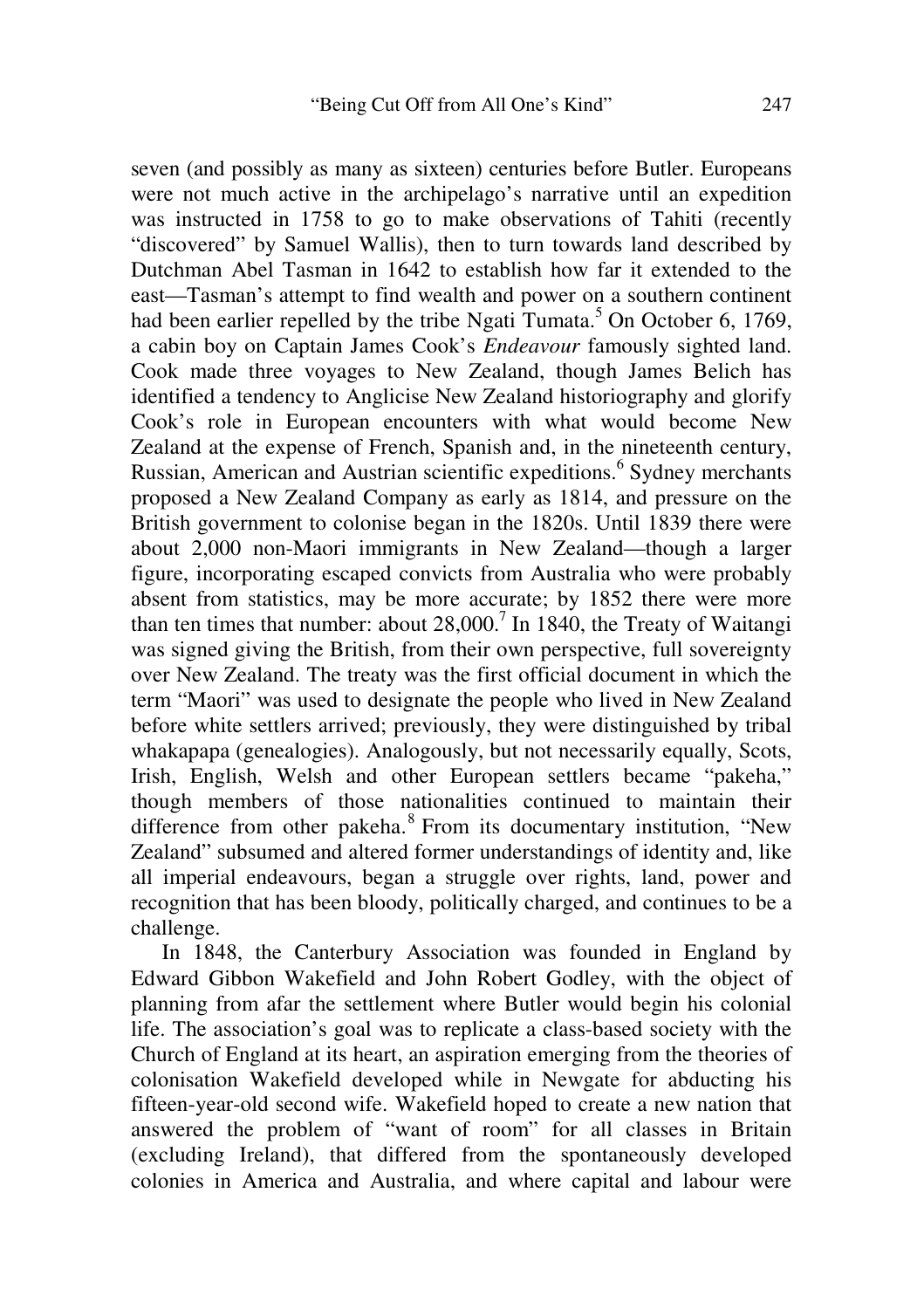separated (in part by pricing labouring immigrants out of the land market).<sup>9</sup> He foresaw increased democracy and reduced servility, with labourers working hard to become capitalists themselves. He conceived fully-planned towns (though had become too ill to participate in the Canterbury Association's detailed planning of Christchurch). <sup>10</sup> These ideas, as with all colonial ambition, were based on acquiring land without recourse to the claims of its current inhabitants, despite Wakefield's assertion that colonization involved the "permanent settlement of . . . emigrants on unoccupied land."<sup>11</sup> By the time Samuel Butler arrived in New Zealand, Europeans had been immigrating steadily, but his time there pre-dated the "great migration" from 1871 onwards.

In the era of Butler's migration, the journey to New Zealand might have a duration of 120 days and was, clearly, a dangerous undertaking. Storms in the English Channel or the Bay of Biscay were generally followed by good sailing in the trade winds, but migrants were then likely to suffer from the sun near the equator. Storms became a problem again in the Southern Ocean or Tasman Sea.<sup>12</sup> The danger inherent in these voyages must have been keenly felt by Butler: his passage had initially been booked on the *Burmah*, but alterations to the accommodation meant less space for passengers and caused him to take a berth on the *Roman Emperor* instead, leaving Plymouth in September 1859. As the ship neared Lyttleton, the captain of the *Roman Emperor* asked after the *Burmah*, but it had not been heard of nor was again, probably having encountered ice a few days' sail from New Zealand. She was given up by the underwriters as lost with twenty-three passengers, thirty-two hands, a general cargo, fifteen horses, and nineteen bulls.<sup>13</sup> Not only this, nearly one hundred years earlier, Butler's great-great-uncle James survived the wreck of the *Vansittart* en route to the East Indies, a tale which no doubt was part of family lore.<sup>14</sup>

Butler catalogued his experiences on board ship and when he arrived in New Zealand in letters home to his family. These were collected, edited and published as *A First Year in Canterbury Settlement* by his overbearing father, who "revised . . . and very much transformed" them, to Butler's disgruntlement.<sup>15</sup> In the Rev. Thomas Butler's preface to the collection, he makes an apology for inadequacies of style, blaming "the circumstances of bodily fatigue and actual difficulty" and the youth of its author.<sup>16</sup> The Butler that relays these experiences is constructed as having been compromised by those exertions, and the youthfulness that facilitated adventure is responsible for failings in their representation. How, then, can the colonising subject communicate colonialism? How can colonialism as a discourse and the identity of the individuals that drove it remain stable?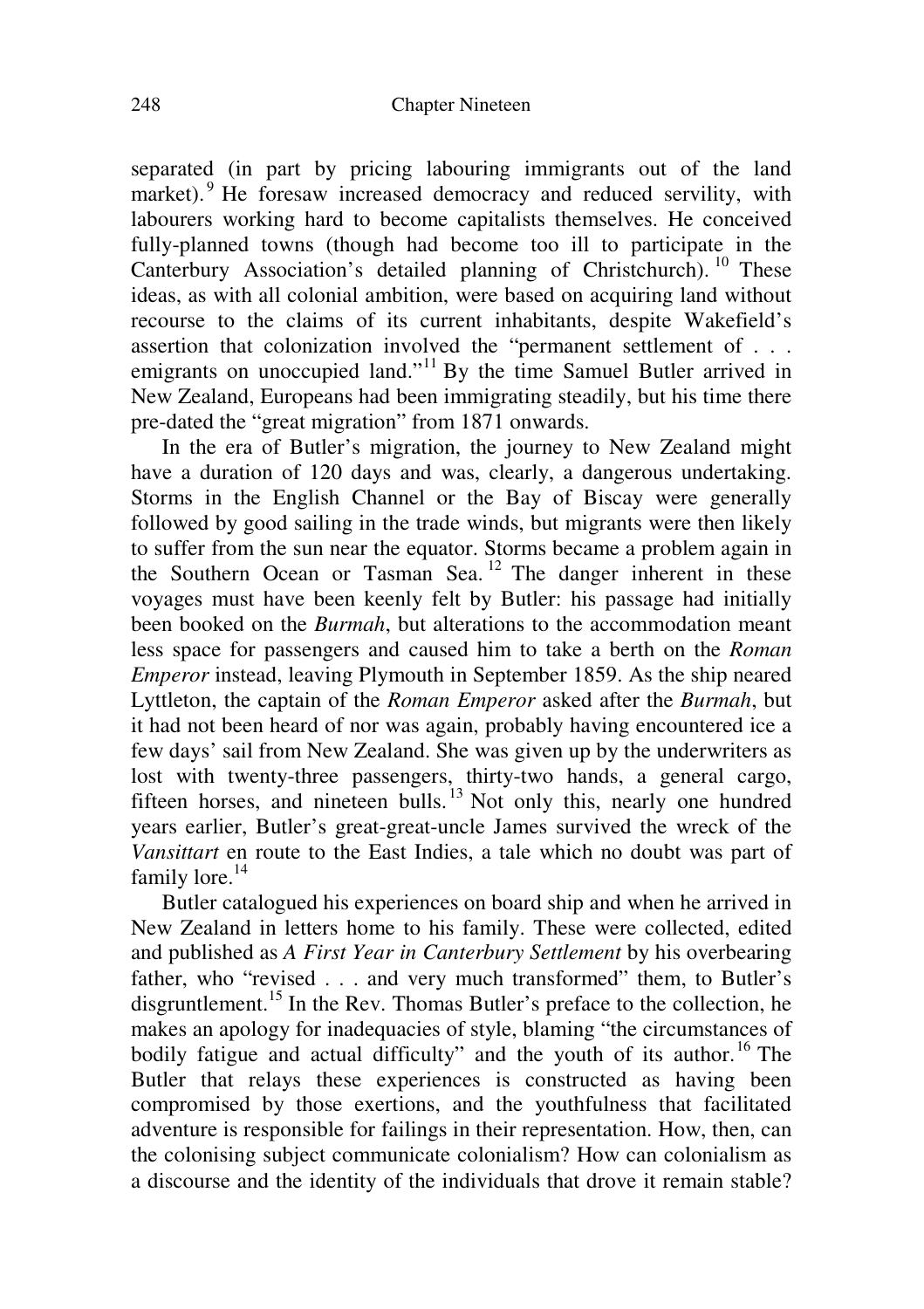The collection seems accurately to represent their vivacious creator, but at the same time points to him as an untrustworthy narrator, unable to express the insights his enterprise offers. The Rev. Butler also describes how, having sent the manuscript to his son in New Zealand, the revisions were lost with the *Colombo*, then "fished up from the Indian Ocean so nearly washed out as to have been with some difficulty deciphered."<sup>17</sup> In fact, Butler's mother suggested holding the reverse of the most badlydamaged pages up to a mirror in order to discern the writing. The Peninsular and Oriental Steam Navigation Company received a telegram on November 27, 1862 reporting the loss of its ship. <sup>18</sup> Bringing home the Calcutta, China and Australia mail, the ship was wrecked on Minicoy Island, formerly part of the Maldives, on November 19. The passengers, crew and some of the mail (including Butler's manuscript) were saved. A London newspaper examined the possible causes for the ship being thirtytwo miles further north than it should have been: it suggested strong currents and the impact of a cyclone, an error in calculations (particularly as the packet company officers were unfavourably compared to those of the East India Company in this regard)*,* the slow response of the engineer, and poor steering on the vessel.<sup>19</sup> Butler's revisions to his father's edition of his letters were thus diverted to Suez after their soaking, before finally arriving in London. The Samuel Butler found in *Canterbury Settlement* is, then, a product of youthful mistakes, physical exertion, his father's editing, and an encounter with the briny deep. This figure from New Zealand is, and is not, Samuel Butler. Other scholars have certainly noted the bibliographic history of *Canterbury Settlement*, but as an interesting aside.<sup>20</sup> By contrast, I posit it as an important indicator of choppy textual identities.

It should not be suggested, however, that Butler would have been surprised by the erasures of text and, consequently, identity that happen when traversing the seas from island to island; he was quite *au fait* with the tenuousness of the written text. He noted, in quasi-Derridean style, that: "the moment a thing is written, or even can be written, and reasoned about, it has changed its nature by becoming tangible, and hence finite, and hence it will have an end in decay."<sup>21</sup> This observation comes from his published notebooks, and he kept copious notes throughout his life. They were written in copying ink and a pressed copy was kept with his friend and later editor, Jones, as a precaution against fire (a form of textual destruction which also preoccupies Derrida). This record could never be complete, however, as Butler constantly rewrote and reordered the notebooks, with an indexing project abandoned once because of its complexity and a new version unfinished at his death.<sup>22</sup> Butler's moves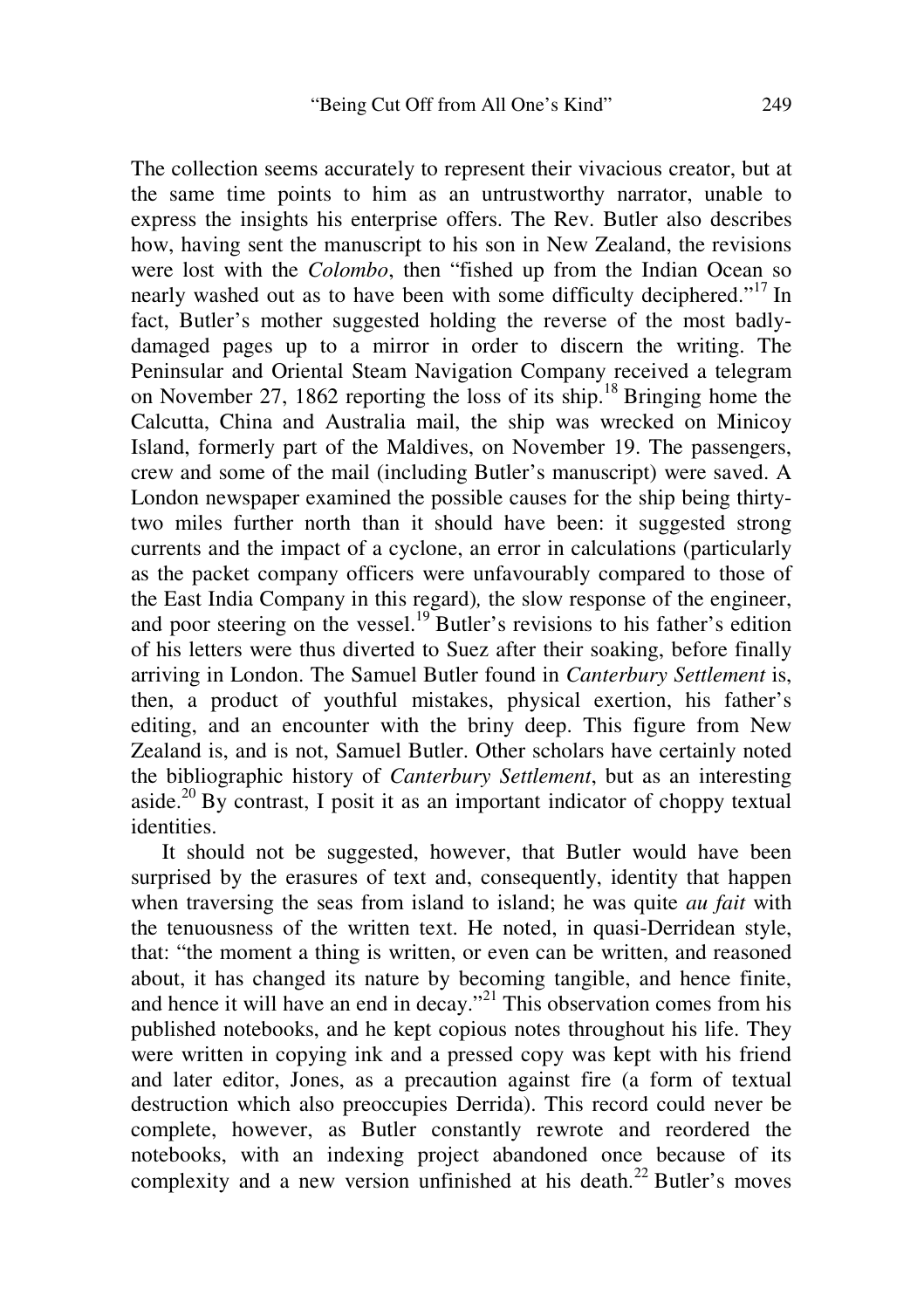towards textual immortality, or access to his ideas when he is (terminally) absent, also recognise the problematic of writing generally and of autobiography in particular, because of the dangerous possibilities of recontextualisation, the very thing that inspires us to write in the first place. An example of this set of problems comes when the autobiographer wishes to send texts that might stand in for him or her when he or she is located on a distant island: they can never adequately replace the person, particularly when, rather than burned (as Butler feared for his notebooks), they may be soaked, lost on the long journey or otherwise decayed. Their portability is also what threatens their arrival. Despite (or perhaps because of) their inadequacy, these alternative versions of the self might *displace* the identity of the colonial returnee when he or she arrives to reclaim it, as we see with *Erewhon*'s narrator later in the chapter. The impulse to preserve an autobiography, a textual self that can exist outside the life of the writer, is also what puts the integrity of the written subject at risk.

The problem of Butler's colonial identity began even before he disembarked the *Roman Emperor*, and only becomes more complicated when we consider its textuality. He (whoever "he" may be) notes in *Canterbury Settlement*: "it seems as though I had always been on board the ship, and was always going to be, and as if all my past life had not been mine, but had belonged to somebody else, or as though someone had taken mine and left me his by mistake."<sup>23</sup> Not only is the physical text of his representation of life in New Zealand threatened by watery erasure, the lived experience of Butler's voyage out seems to prefigure that dunking. The transitional space of the vessel causes those on board to question which parts of themselves, including their Britishness, they left behind, and how they might be refashioned as colonials in the New World.

Butler's first action on reaching dry land is to proceed to the post office and find out if there are any letters for him. In other words, he expects his identity to be confirmed on this strange island by the arrival of something addressed specifically to him, making use of the extraordinary potential of the system of colonial mail to locate individuals as addressees. New Zealand began receiving regular international mail in the 1850s, when a monthly shipping service to Sydney exchanged mail with outbound and inbound London ships. It was not until 1875, however, that a steamer service to San Francisco delivered the islands' mail satisfactorily to London via the new American transcontinental railroad and trans-Atlantic steamer.<sup>24</sup>

But there are no letters awaiting Butler; he discovers that they have, in fact, been sent "hundreds of miles away to a name-sake."<sup>25</sup> He calls this a "cruel disappointment," but it is even more than that. The letter-writer of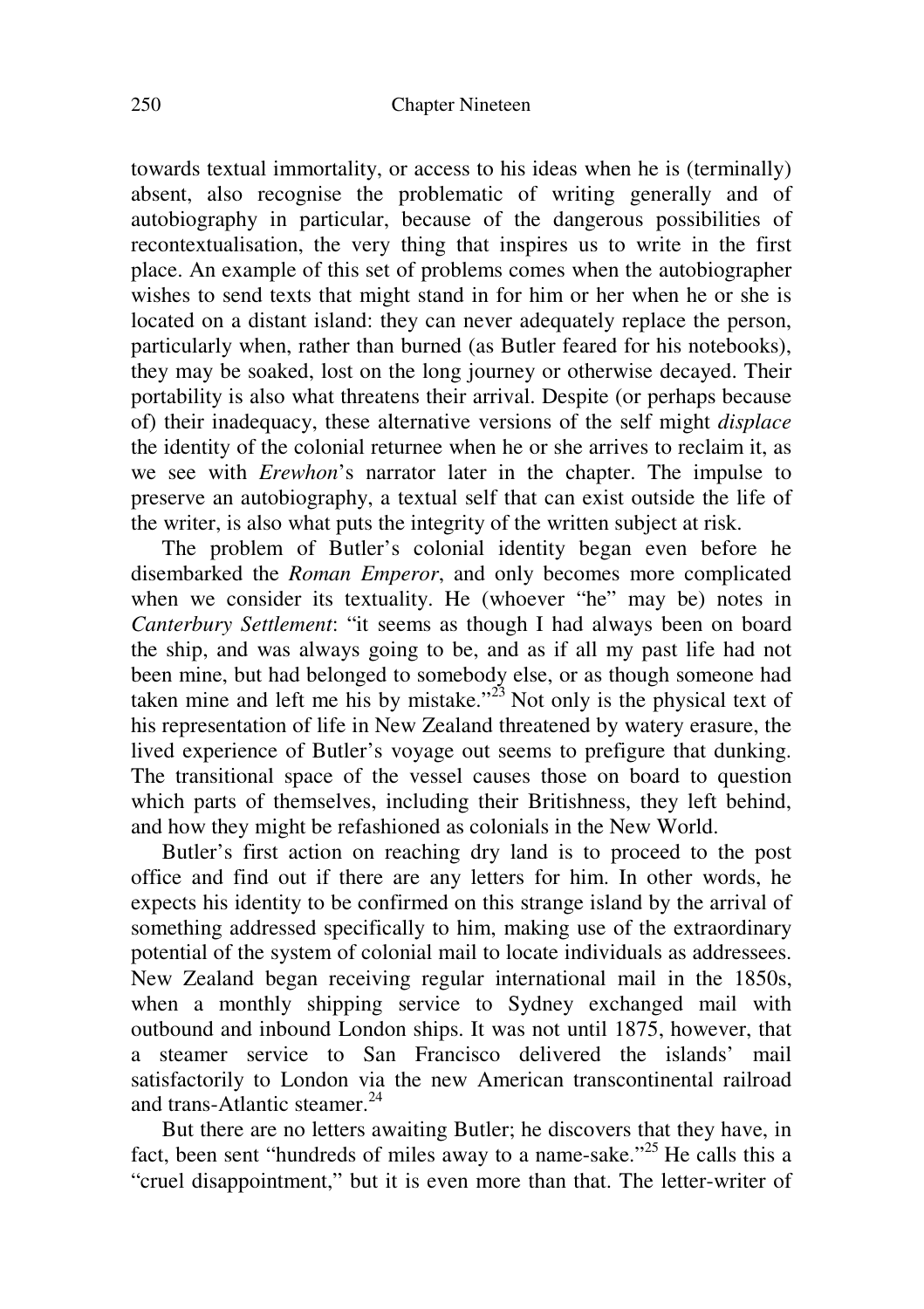Derrida's "Envois" stresses that the post implies a notion of identity in the sense articulated above, by interpellating an addressee at an anticipated location, but that there is always the implicit possibility of the letter "going astray and of forgetting"; "a letter can always not arrive at its destination."<sup>26</sup> Butler's name, on the envelope of a letter or as a signature inside, stands in for him while he is separated from all those who recognise him. On arrival at this distant island, Butler rushes to check that he has not been forgotten and, perhaps, that he has not forgotten himself (as his past life no longer seems his own); no reassurance is forthcoming. Letters have been delivered to Samuel Butler but he does not know who that is, either at Port Lyttleton or that wrong address hundreds of miles away. Rather than make a name for himself in New Zealand, so far it seems that someone else has taken it. In fact, Derrida's highlighting of the possibility of misdirected post has a particularly pertinent history in New Zealand; the country's first postmaster, appointed in the Bay of Islands in 1840, was suspended for continual inebriety and one imagines that more than a few letters went astray on his watch. $27$  Scholars have identified the ways in which colonial locations are full of strangers and thus the possibility of hiding uncomfortable truths,<sup>28</sup> but even the administrative systems of Empire that seem to offer stability end up revealing that identities might circulate as freely as goods, capital and letters. That freedom of movement on which empire relies becomes profoundly troubling when slippage occurs between names and their bearers.

Despite my broad analysis of it, Butler's comment about feeling as if he has always been on board ship refers primarily to the monotony of a long crossing and, in a tone that chimes with other male writers of the period such as Richard Burton,<sup>29</sup> he heroically plays down the risks involved in the journey; his time on board passes "very pleasantly," with reading, learning the concertina, playing bridge and shuffle-board, organising a choir, and, on one occasion, rowing a small boat around the ship while drinking champagne.<sup>30</sup> The risks of a physical, rather than linguistic, non-arrival are alluded to, however, in this text and, perhaps more intriguingly, find a traumatic return in the fictional *Erewhon*.

In the (auto)biographical *Canterbury Settlement*, Butler's journey begins with a forebodingly "gloomy sky," contributing to a "half-distressing bewilderment." In his cabin, Butler immediately sets to domesticating the space by unpacking his books, and advises potential emigrants to consider bringing a chest of drawers for their clothes. Later, he steps up to the poop deck and hears "the clanging of the clocks from the various churches of Gravesend." No doubt the intention is to communicate the atmosphere of port, but as Butler is about to embark on a voyage that will truly test the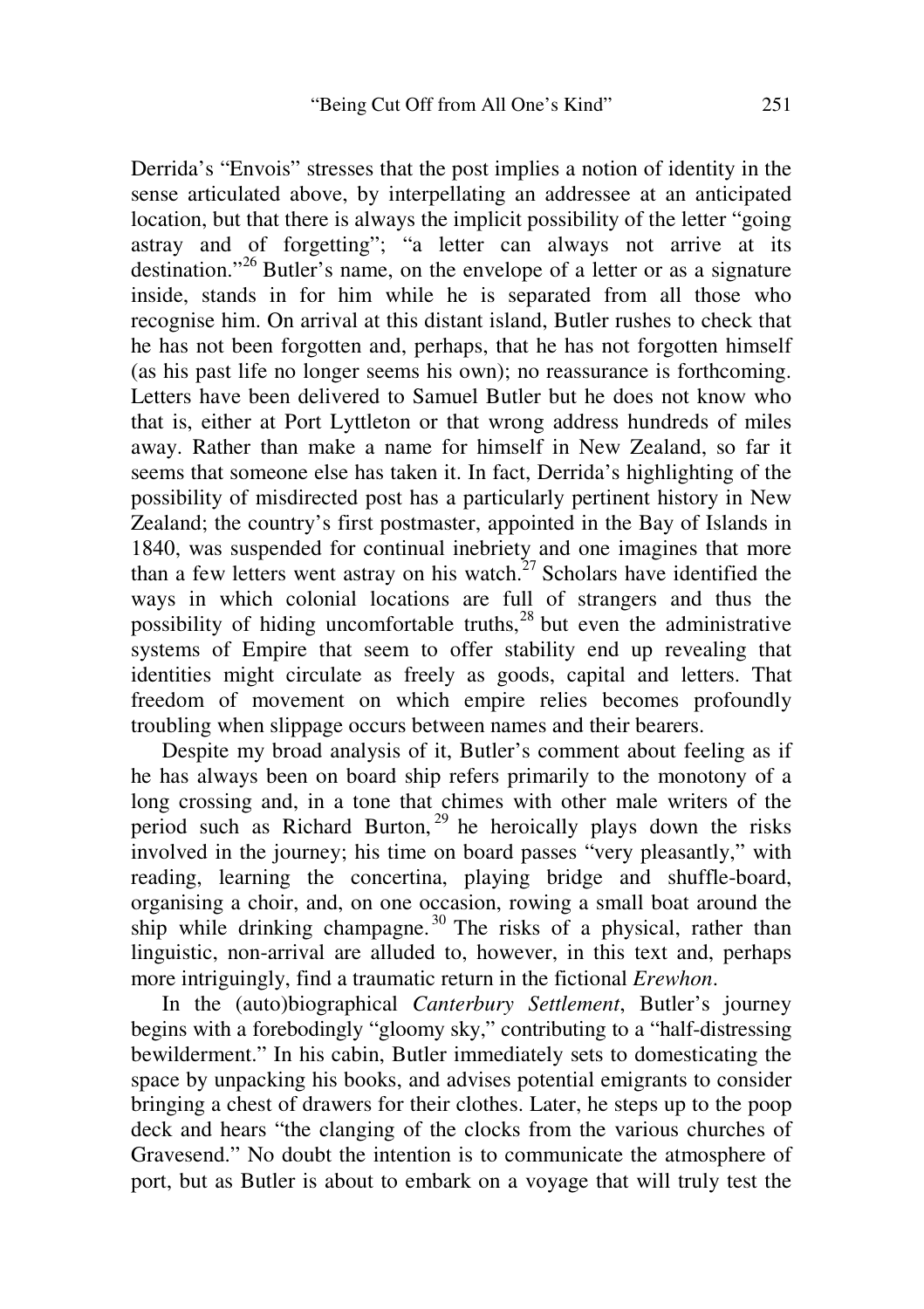connectedness of man with his fellows, and to an island no less, it is difficult for the reader not to hear echoes of John Donne's meditation and wonder if Butler was also himself thinking: "it tolls for thee." Later, he talks of a return journey, should he live to make it; he is aware of the conditionality of looking forward beyond the current voyage. The next morning, with a "last look at the green fields of old England," the *Roman Emperor* weighs anchor. Once on the open sea, Butler does "not waste" time and space by describing the horrible sea-sickness of most of the passengers," and does not share in this malady. He quickly adopts a sailor's vocabulary (of the technical rather than profane variety), relaying, for instance, how they "lay hove to under a close-reefed main-topsail." Gales are described in terms of their effect on their course rather than the fear they must have provoked, though Butler does mention one that "would have forbidden even Morpheus himself to sleep." One instance of being blown off-course is casually shrugged off as an opportunity to see the "Peak of Teneriffe." A fire on board—in reality an extreme hazard—is dismissed as "no real danger." The calms just north of the equator are a region of "sombre sky and sombre sea" and a place which "affects the spirits of all, and even the health of some": one female passenger will never cross the equator and is "lowered over the ship's side into the deep." Butler (or his editor) juxtaposes this tragedy with the excitement of capturing a shark, so the threat to health of long sea crossings is not dwelt on for long. Butler meets a serious storm with the words "a ship, if she is a good sea-boat, may laugh at any winds or any waves provided she be prepared." When the captain calls him to look at the stormy sea, Butler comments, "it was certainly very grand . . . but there was not that terrific appearance that I had expected." The greatest inconvenience, it seems, is the angle of one's soup or tea, but the author does spare a thought for the sailors who must shin up the mast.<sup>31</sup> Butler takes the enormity of this crossing apparently in his stride, but I would argue that it is, in fact, textually repressed and finds its outlet instead in a distorted form in Butler's fiction. Legitimate hardships are given scant attention in a text compiled from letters "written to please his family." <sup>32</sup> Following arguments with his father about his future and his capacity to make a success of himself, Butler not only echoes contemporary expectations of masculinity in the face of discomfort or danger by pointing to then downplaying it, he also assures his domestic readers that all is well. The foreboding beginning to the narrative traced in those letters hints at other, submerged feelings about the journey on which he embarks, but they cannot be expressed in this (auto)biographical medium.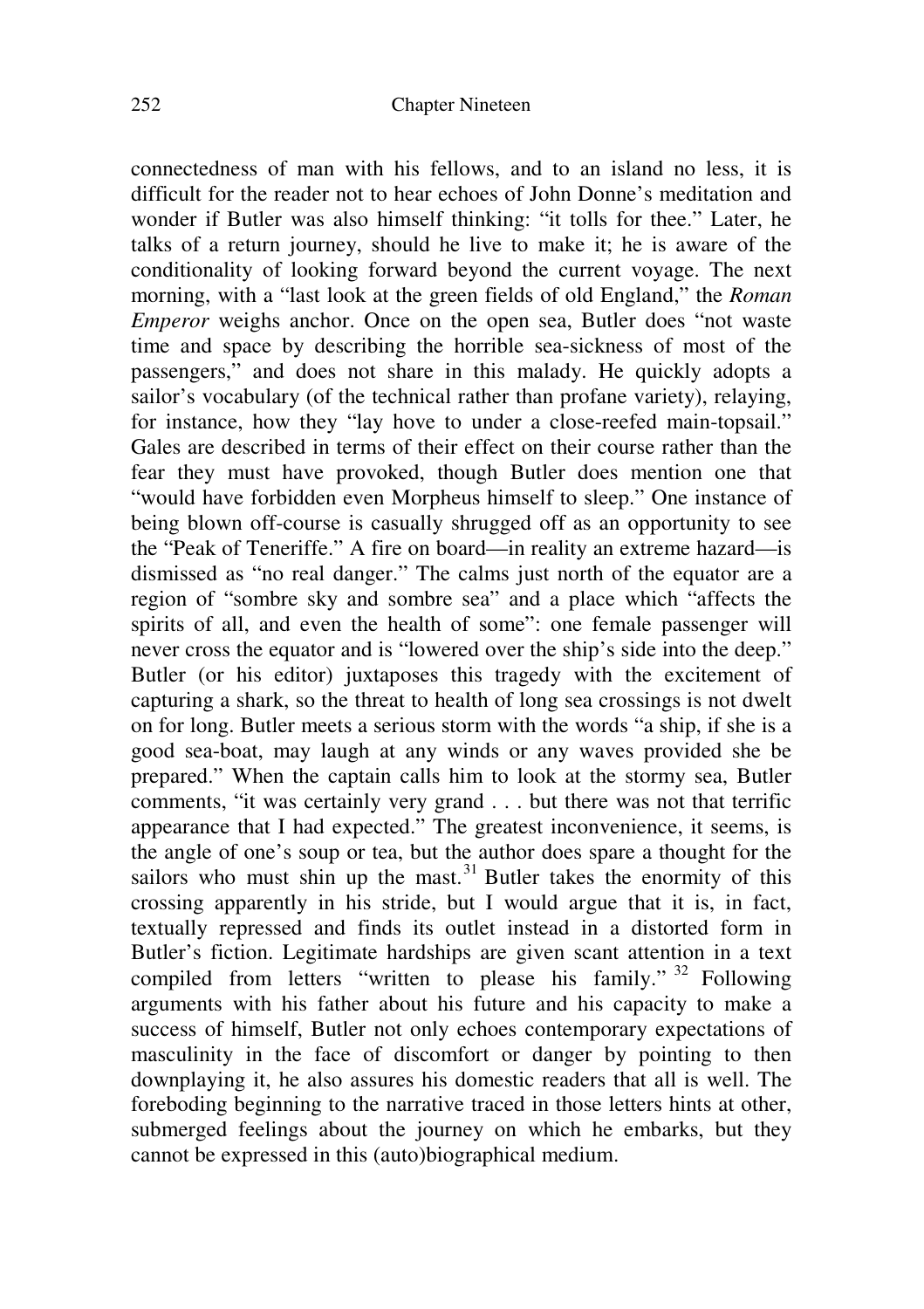The narrator of *Erewhon* does not detail his voyage in late 1868 at all, commencing instead with his arrival at his colonial destination. Looking for prospects over the mountains, he stumbles upon Erewhon, a country whose people look like southern Europeans and dress like Arabs. It is a "civilized" country, with several key differences to the culture the narrator and reader knows: illness is punished, and crime approached as a sickness for which medical treatment should be sought. The narrator catches a cold and is told by Yram that he faces being hauled in front of the magistrate and imprisoned. A merchant with whom he has been sent to stay, meanwhile, is given a great deal of sympathy during his recovery from embezzlement. Poverty is also punishable, and ill luck considered an offence against society. The way that the narrator grapples with the rules of different systems and etiquette is both amusing and illuminating in terms of how social systems continue to work—in many cases reliant on mutual ideological deception. Both Butler's characters and the narratorial explanations have to work hard to impose a logic on the behaviour of Erewhonians, and the text throws light on the way in which discourse must labour to make certain cultural assumptions seem obvious and natural. It is the narrator's rarely-discussed journeys, however, that are of most interest here in terms of the threat to identity from travelling overseas between Britain and New Zealand.

The narrative inhabits the same space of tenuous survival as Butler's book based on his letters. Its conclusion sees the narrator fleeing from Erewhon with his beloved, Arowhena, in a hot air balloon. As they sink, uncontrollably, they jettison all possible ballast, including food and water. The narrator clings to his manuscripts "to the very last," as they finally sink up to their chests in water having ditched into the sea.<sup>33</sup> The possibility of telling the story seems at risk of either the teller drowning or surviving without proof. As luck would have it, the pair are picked up by a ship, only to find on return to England that the narrator has been declared dead. Chowbok, the narrator's doubtful native companion to the edges of Erewhon "made up a story about [his] having fallen into a whirlpool of seething waters while coming down the gorge homeward" and word has reached home, presumably by others' letters.<sup>34</sup> His long absence has been the equivalence of death, and his sisters seem inconvenienced by his reappearance proving the contrary. The narrative attributed to his person displaces the identity he wishes to reclaim on return. In addition, in order to find pecuniary benefit from his discoveries the narrator must publish his adventures but ends up in another impasse: if he suppresses detail, his tale may be doubted; if he includes all, those with more means to return to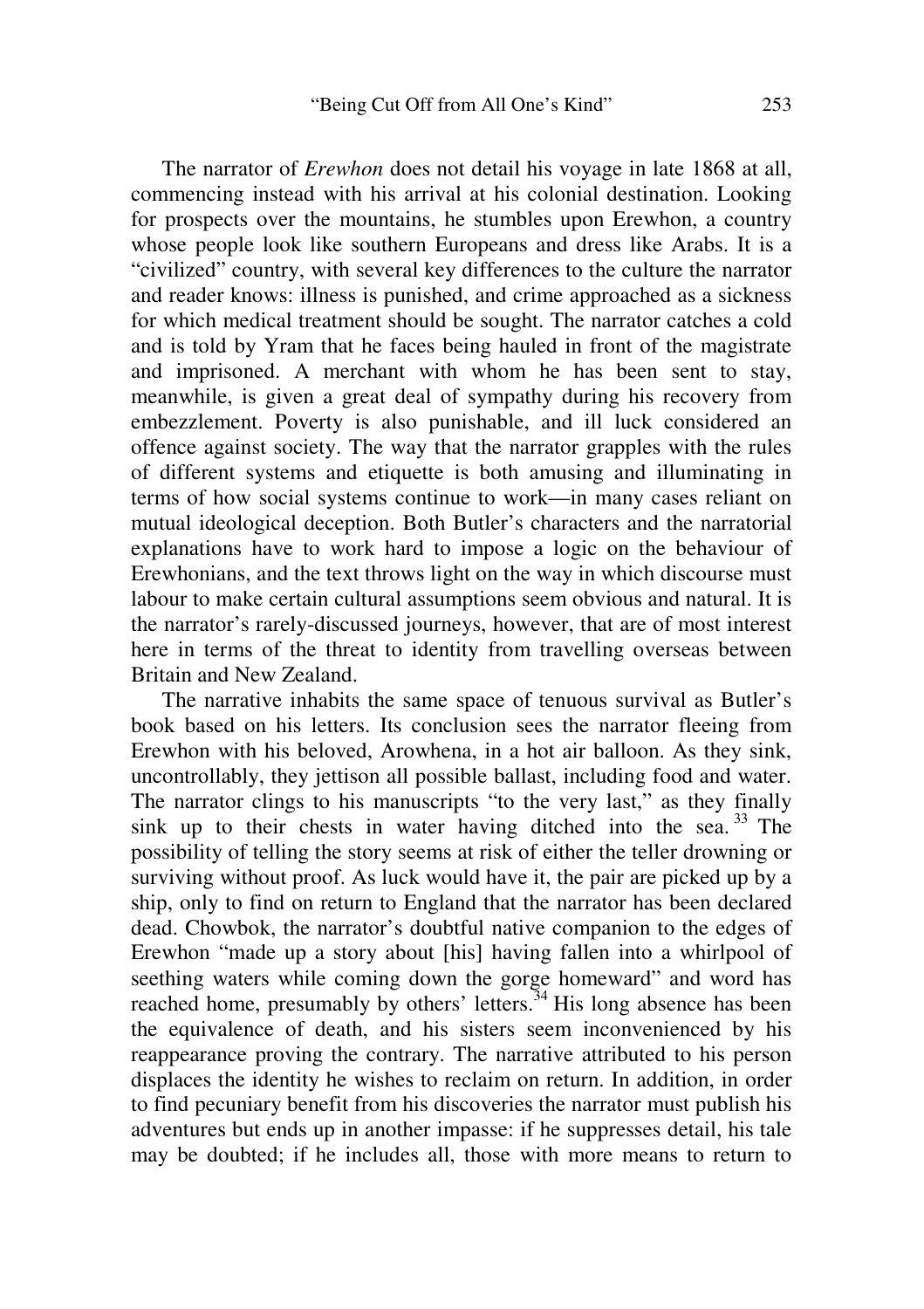Erewhon may beat him to it. The desire for financial gain wins out, and the narrative is published.

The narrator's passage from Britain to the colony may go almost completely unremarked (aside from the unhappiness caused by seasickness), but his trek over the mountain range is presented as perilous and formative. I suggest that this is not necessarily because the internal, overland journey is in actuality any more dangerous than the sea-crossing, but because the journey that comes later must, in a literary and psychical sense, stand in for the perils of the sea. One might read the second journey in the narrative as the response of both Butler and his fictional narrator to the ship voyage "rendered legible at another level."<sup>35</sup> Leading a healthy yet monotonous life on a sheep station in the colony, the narrator begins to speculate what might lie farther up river and beyond a second range of mountains from the station. If not gold, he thinks he might find workable country if only he can reach it. Eventually, he sets out to conquer the range, persuading a native, Kahabuka (nicknamed Chowbok) to show him the way, despite the latter's fearful misgivings. The narrator's supercilious attitude to the natives of the colony is made clear, and he dismisses these concerns. Unsurprisingly, given the legends his people have of the land over the range, Chowbok deserts the narrator as they enter the valley that will lead to Erewhon. After loudly calling out to him (a "cooey" which marks him as a colonial) $36$  to no avail, the narrator decides to continue, despite detailing the accidents that might befall the lone adventurer.

The narrator's route causes him to cross and recross the stream several times, then the creek that has worn its way into a chasm, and finally the river itself: this is an accident of geography but also, in a literary sense, a compulsive repetition of his repressed, perilous crossing of the ocean. As the narrator finally reaches what he thinks is the pinnacle of the main range, he looks down to see "an awful river, muddy and horribly angry, roaring over an immense river-bed." He realises that this river is next to the one he has followed up from the station, that his luck led him "up a wrong river in search of a pass." My contention is that the reader has also, to an extent, been led up the wrong river. Butler sends his narrator through a "frightful rush of water," detailing its every terror, having neglected to describe the character's sea voyage or recognise the risks of his own in *Canterbury Settlement*. Is the narrative as temporally orthodox as it first appears, or does this river crossing reveal more about the effects of an earlier experience? The comparison the narrator makes on reaching a chasm in the rocks is with Twll Dhu (Devil's Kitchen) in Snowdonia—his thoughts are directed back across the Atlantic to Britain, a psychical return voyage. Having jumped down a waterfall and nearly drowned, the narrator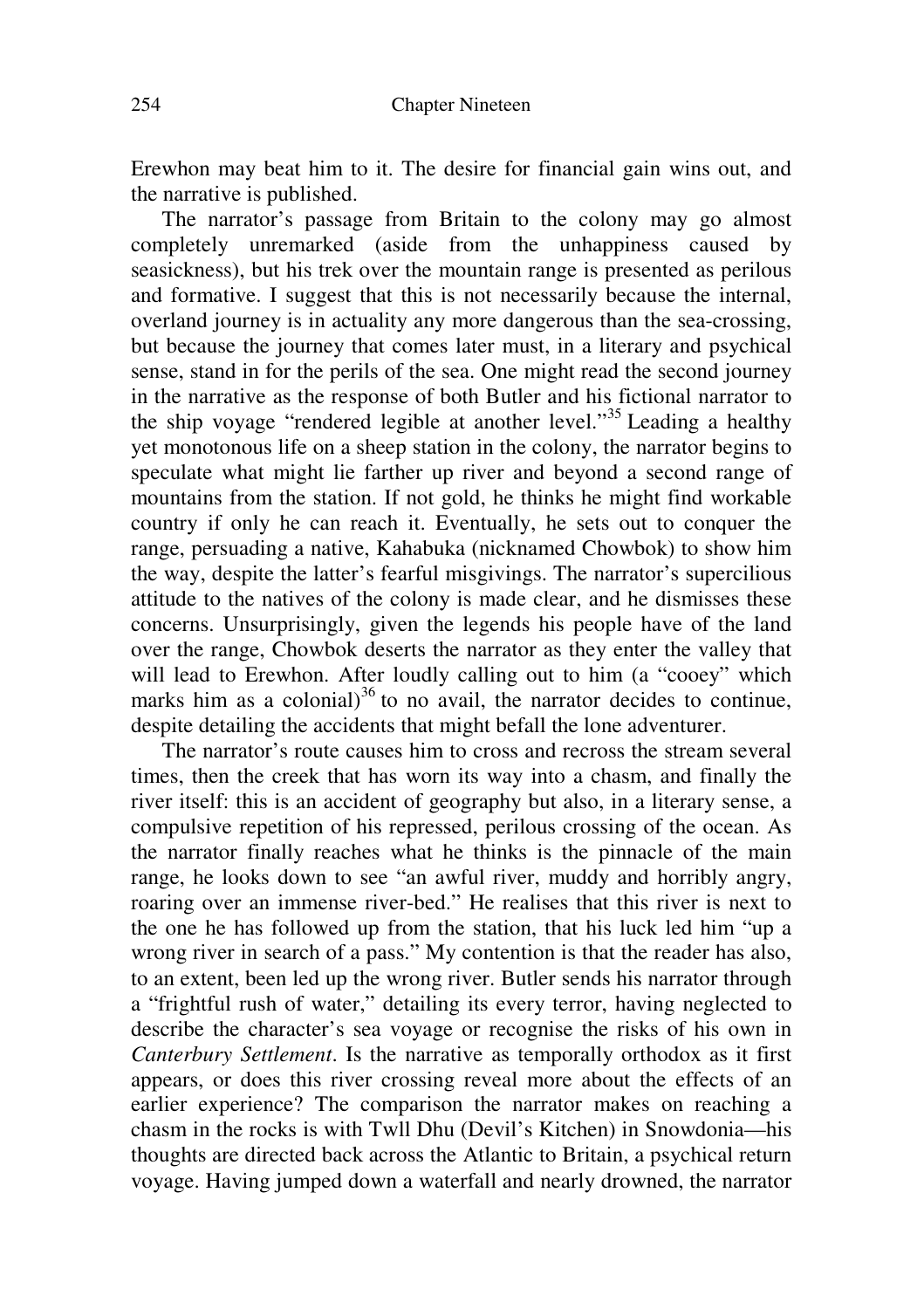knows that to return the same way he came is impossible. Again, the narrator has crossed the water and finds himself "cut off from all one's kind" a situation that means "one begins doubting one's own identity," in a mirror of Butler's arrival in New Zealand. He repeats, "each moment I felt increasing upon me that dreadful doubt as to my own identity—as to the continuity of my past and present existence.<sup> $\frac{37}{7}$ </sup> A similar set of circumstances occurs in the non-fictional *Canterbury Settlement*; in fact, Jones points to it as one of the few events that finds itself directly paralleled in the fictional work.<sup>38</sup> He explicitly links the narrator's reaction to the river crossing to the potential for seaborne shipwreck, suggesting that Butler uses the word "Providence" in *Erewhon* in relation to his escape as a dig at his father's preface to the earlier work. In *Canterbury Settlement*, Butler describes how he ended up in the river water, but dismisses it as "nothing." He suggests that people's first experiences of New Zealand's rushing rivers instil fear, which is replaced by callousness as their colonial skin hardens. Drownings are frequent, but this is because of a devil-may-care attitude: "there is no real danger in [the rivers] whatever."<sup>39</sup> Once more, as drowning is dismissed as a mundane but manageable threat, Butler's attitude is in part, perhaps, bravado, and in part that of the distant son hoping to convince his family that he has become a knowledgeable colonial. The risk of drowning in *Erewhon* might be read, then, as the return of Butler's anxiety about his voyage to an island colony and who he becomes when he gets there. He is still unable to replay it in the river crossing of his letters because of their intended audience, so it must wait for a fictional retelling. The fear finds another return when Chowbok tells his colleagues back at the station that he witnessed the narrator drowning; during his absence in an unknown place, he may as well have done.

 After a few more water borne adventures, the narrator finds himself in the company of the Erewhonians, where the culture is seen as being both the same as home but different (like New Zealand is to Britain), and back to front but not exactly (just as Erewhon is not quite "nowhere" backwards). The world of Erewhon is usually read purely as a satire on Victorian society, but it can also be seen as replaying the colonialist's arrival. The profound ideological (almost) reversals are as disorientating as the rules of a settler society where the usual cultural markers have been left behind in the metropole. The narrator, in noting how everything is "slightly different," compares the feeling with his arrival in the colony where the flora and fauna are "not quite the same as English but still very like them."<sup>40</sup> In *Canterbury Settlement*, one of Butler's early observations is that "the scenery reminded [him] much of Cambridgeshire," and so the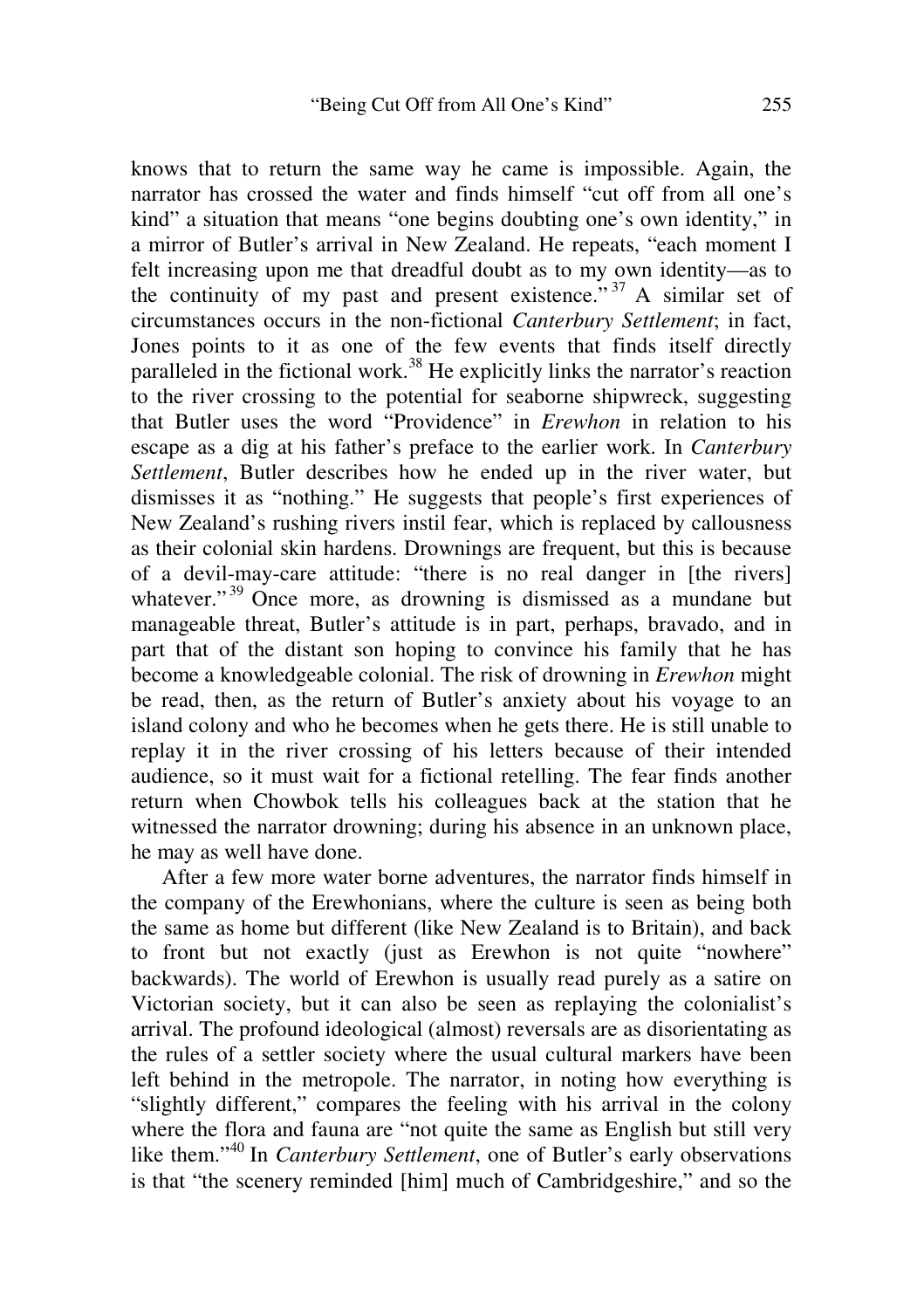fiction of *Erewhon*, in constructing a simulacra of metropolitan and colonial homes, replays and distorts the (auto)biography of Butler's collected letters.<sup>41</sup> The strangers in this uncanny simulacra of home "were very dark in colour, but not more so than the South Italians or Spaniards."<sup>42</sup> Zemka points out that the reader seems to have materialized in a New Zealand colonial advertisement which, appealing to settlers looking for European resemblances, described the land as being "like Italy, like Spain, like England, like Europe, familiar in its lush and tameable beauty."<sup>43</sup> Certainly, Butler's *Canterbury Settlement* attempts as much as possible to assimilate this new world into European frames of reference (partly for his domestic readers' benefit) and *Erewhon* echoes this process in a textual repetition of the confusion caused by a place that is both like and unlike Britain, but there is also a third strand to analyses of the ethnicity of the Erewhonians. James Belich describes the persistent stories of Portuguese or Spanish "discoveries" of New Zealand before Tasman. As well as the romance of the lost tribe (and Butler's narrator gets hot with the excitement that these might be one of the lost tribes of Israel), "New Zealanders were a little embarrassed about the shortness of their history and like to lengthen it."<sup>44</sup> Perhaps this desire for a longer history had already begun to manifest itself in the colony by the 1850s, and the Erewhonians mark the desire for a European colonial prehistory. Certainly, the narrator of *Erewhon*, in likening a woolshed to a cathedral, notes that "it always refreshed me with a semblance of antiquity (precious in a new country)."<sup>45</sup> It is the psychical prehistory for *Erewhon* that I wish to highlight, however: it may not have been quite the form for a nineteenth-century colonial adventurer ("real" or fictional) to state explicitly how difficult it was to leave behind a known world, risk one's life at sea and then have only the frailty of the written text to stand in for one's life at home, but the difficulties of reaching, understanding, and escaping from *Erewhon* might be read as an expression of these challenges. Its narrator concedes (though lacking a Freudian frame of reference) that we are psychically protected from hardship precisely because we do not recognise "what we are suffering, and what we truly are," and, further, that he "can assure the reader that [he has] had a far worse time of it than [he has] told him": there are multiple layers of repression at work, and the trauma of colonial identity fashioning is just legible throughout the text (not held up to a mirror, but viewed through a refracting lens).<sup>46</sup> Hence the self-assurance of Butler and his narrator in *Erewhon* as they set out to subdue new worlds cannot be taken for granted.

 The man who intends to make something of himself in the colonies must trust to the letter to communicate who and what this self is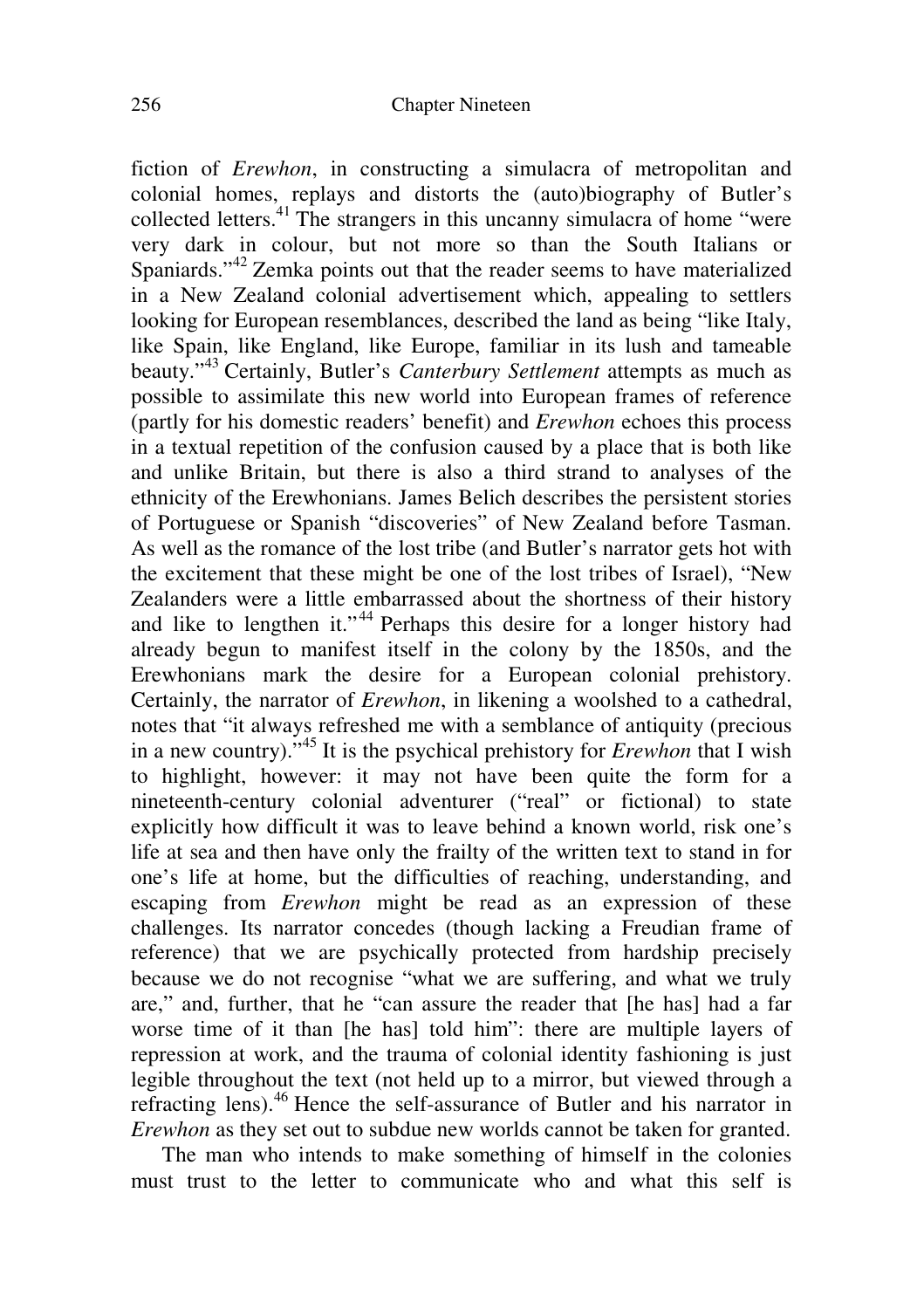becoming. How can one possibly expect to be understood, to have one's word trusted, if one's name stands in for a transitional identity, if one's experience paradoxically becomes a distorting lens through which one tries to show those at home what colonial life is like, and if the writing itself is half washed away by sea water? In short, how can one be signatory to a letter that communicates who one is, now? Butler's own novel, in its explication of a parallel culture, considers similar questions: in *Erewhon*, the signature as a guarantee of identity is profoundly problematic, as performed in the construction of "birth formulae." In Erewhonian society, babies are believed to have entered the world from the kingdom of the unborn and, in line with the punishments meted out to the sick and unfortunate, must accept responsibility for any "blemishes and deficiencies which may render him answerable to the laws of his country." In lieu of a christening, the birth formula is publically presented, and the child's cries on being tweaked are taken as assent to the written declaration of guilt. Something like a godparent, one of the assembled adults signs the document on the child's behalf, and this "is held to bind the child as much as though he had signed it himself."<sup>47</sup> I do not suggest that Butler was consciously considering his own letter-writing when he conceived of the birth formulae, but the concept shares with his own experience and the one he wrote for *Erewhon*'s narrator the difficulty of writing for oneself. The birth formulae example concentrates on this (im)possibility when we are born into a system of language that constructs us as we take our first breath, and the examples on which I have drawn throughout this chapter focus on the impossibility of a colonial identity wholly knowing, writing and communicating itself. When the remaking of nations and the individuals who constitute them are at stake—a project predicated on transition and leaving (for Butler, many of his fellow colonialists, and theorizers of colonialism such as Wakefield) the problems of the old world behind—fully communicating the success or otherwise of that venture becomes almost impossible. The discourse of colonialism must elide threats to life (such as drowning) and the fear they engender in order to bolster the claims to moral, physical and intellectual superiority of the white British male, but that discourse was largely constructed in texts that performed the risky business itself, by frequently ending up underwater.

Butler left British shores in order to find the means to make a name for himself and this he did in some ways, returning to Britain with a financial profit and ostensibly setting himself up to pursue his interests in art and literature. It is intriguing, however, that in his fictional writing a character whose early experiences were modelled on his own is left without a name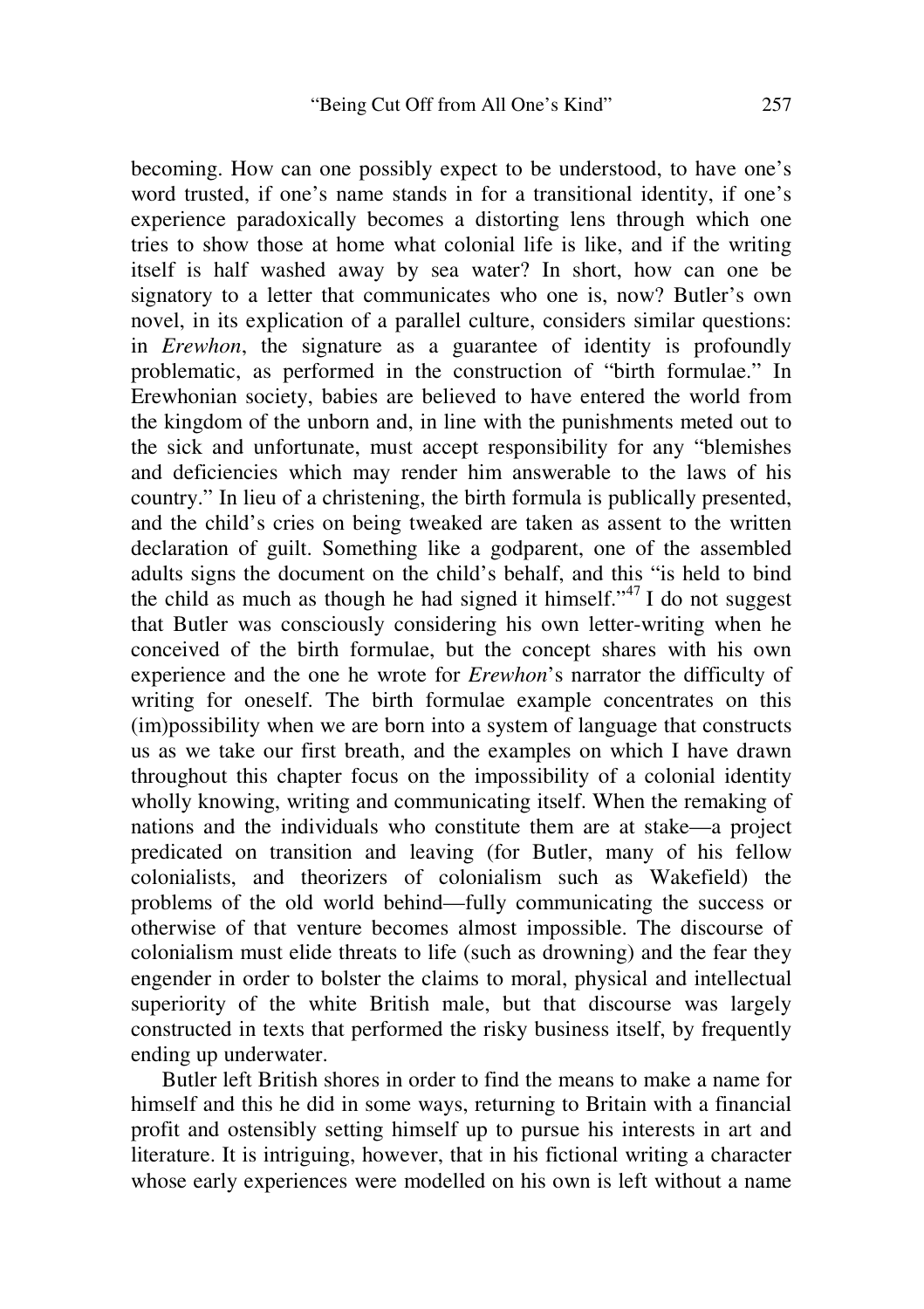at all, and that *Erewhon* was published anonymously. How fragmented was Butler's identity by his sojourn in New Zealand? Did he lose his claim to the certainty a name is supposed to bestow? While he was away, fashioning both a colony and a colonialist, what did "Samuel Butler" come to mean in Britain? As Derrida explains, for writing to be at all possible, there must be some form of distancing, so that the mark is legible to another.<sup>48</sup> In the island context, with Butler separated from Britain, that distance was pushed to extremes and all the paradoxes of the post creep into the texts that ought to communicate a unified, confident colonial adventurer in fiction and (auto)biography. The notion that Britishness, or class identities, or even individuals with a stable sense of self, could be exported, reproduced and returned in and from island colonies is seriously undermined when readers consider the specific linguistic, textual, physical and psychical effects of voyages and arrivals, as seen in Butler's *Canterbury Settlement* and *Erewhon.* 

#### **Notes**

1. In "*Erewhon* and the End of Utopian Humanism," *ELH* 69, no. 2 (2002), 439– 472, 440, Sue Zemka examines the ways in which the novel engages with the myth of idyllic expansion, but also how it pronounces the death of the humanist subject that animates this very myth.

2. Jacques Derrida, *The Postcard: From Socrates to Freud and Beyond*, trans. Alan Bass (Chicago, IL and London: University of Chicago Press, 1987), 39.

3. See, in particular, Homi K. Bhabha, *The Location of Culture* (London and New York: Routledge, 1994).

4. Henry Festing Jones, *Samuel Butler: A Memoir* (London: Macmillan, 1920), 69.

5. See James Belich, *Making Peoples: A History of the New Zealanders*, *from Polynesian Settlement to the End of the Nineteenth Century* (Auckland and London: Allen Lane/Penguin, 1996), 119.

6. Belich, *Making Peoples*, 121.

7. See "Origins and Arrivals" on *TeAra.govt.nz: the Encyclopedia of New Zealand*. 8 . For the creation of "pakeha" see Lynda Dyson, *Traces of Identity: The Construction of White Ethnicity in New Zealand* (PhD diss., Middlesex University, 2001), 44; and Adriann Smith, "Home Land or Homeland?: Taking Root in the Land of Aotearoa/New Zealand," *Australasian Drama Studies* 55 (2009), 59–74, 60. For the divisions within that category, see, for example, Butler's use of "English" rather than "British" in relation to flora, fauna and character, and descriptions of an "uncomfortable prickly shrub, which they call 'Irishmen'." *First Year in a Canterbury Settlement*, ed. A. C. Brassington and P. B. Maling (Auckland and Hamilton: Blackwood and Janet Paul, 1964), 105; 34. See also a letter from an Irish Catholic farmer to his brother in New Zealand urging him to support the Maori in their quest for self-determination, quoted in Angela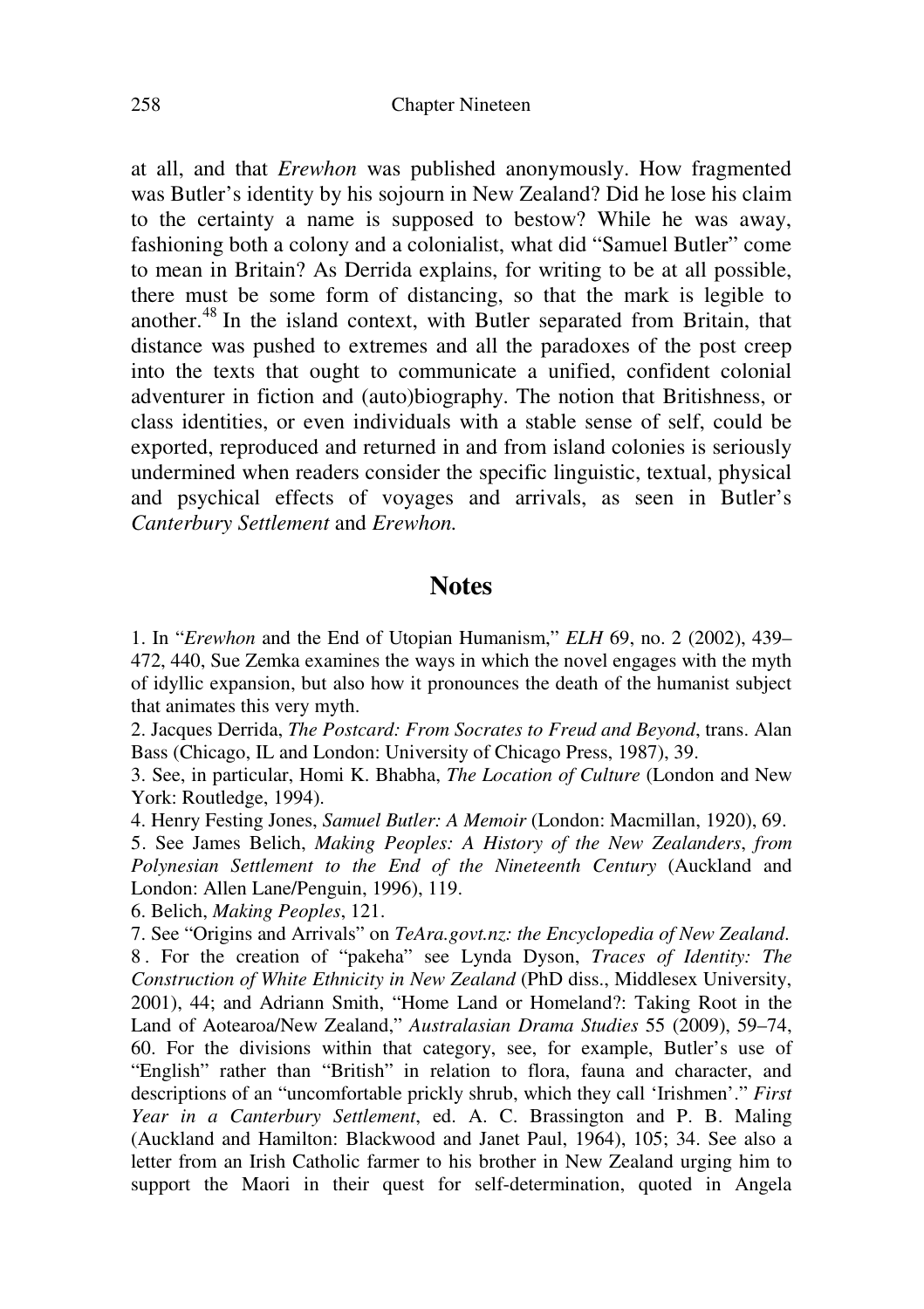McCarthy, "A Good Idea of Colonial Life," *New Zealand Journal of History* 35, no. 1 (2001), 1–21.

9. Edward Gibbon Wakefield, *A View on the Art of Colonization: In Letters between a Statesman and a Colonist* (Oxford: Clarendon, 1914), 66.

10. See *Edward Gibbon Wakefield and the Colonial Dream: A Reconsideration* (Wellington: GP, 1997).

11. Wakefield, *Art of Colonization*, 16.

12. "Origins and Arrivals," *TeAra.govt.nz: the Encyclopedia of New Zealand*.

13*. Leeds Mercury,* May 8, 1860. The newspaper sources for this chapter are selected from digitised publications available through http://newspapers.bl.uk/blcs/ and reflect the practice of regional newspapers taking stories from their London counterparts, rather than a particular regional interest in the events.

14. Jones, *Memoir*, 70–1.

15. Ibid., 72.

16. Butler, *Canterbury Settlement,* 11.

17. Ibid., 11.

18. *Hampshire Advertiser*, December 13, 1862.

19. *The Examiner*, May 16, 1863

20. See, for example, James Smithies, "Return Migration and the Mechanical Age: Samuel Butler in New Zealand 1860–1864," *Journal of Victorian Culture* 12, no. 2 (2007), 203–224.

21. Henry Festing Jones, ed., *The Note-Books of Samuel Butler* (London: Fifield, 1912), 93.

22. Ibid., preface.

23. Butler, *Canterbury Settlement*, 28.

24. Donald Reid, "The Symbolism of Postage Stamps: A Source for the Historian," *Journal of Contemporary History* 19, no. 2 (1984), 223–249, 228.

25. Butler, *Canterbury Settlement*, 31.

26. Derrida, *Postcard,* 33; 65.

27. http://www.nzpost.co.nz/about-us/who-we-are/history-of-new-zealand-post.

28. See, for example, Tamara Silvia Wagner, "Returning the Returnee's Narrative: Charlotte Evans's Domestic Fiction of Victorian New Zealand," *Nineteenth-Century Contexts* 33, no. 3 (2011), 247–266.

29. En route to West Africa, for example, Burton finds little of which to complain but the quality of the claret, despite tornados, consumptives, and the usual shipboard privations. *Wanderings in East Africa: From Liverpool to Fernando Po*, 2 vols, (London: Tinsley, 1863).

30. Butler, *Canterbury Settlement*, 26–28.

31. Ibid., 15–32.

32. Jones, *Memoir*, 73.

33. Samuel Butler, *Erewhon: or Over the Range*, repr. of 10th ed. (London: Jonathan Cape, 1924), 311.

34. Ibid., 316–7.

35 . Carl Plasa, *Textual Politics from Slavery to Postcolonialism: Race and Identification* (Basingstoke: Macmillan, 2000), 34.